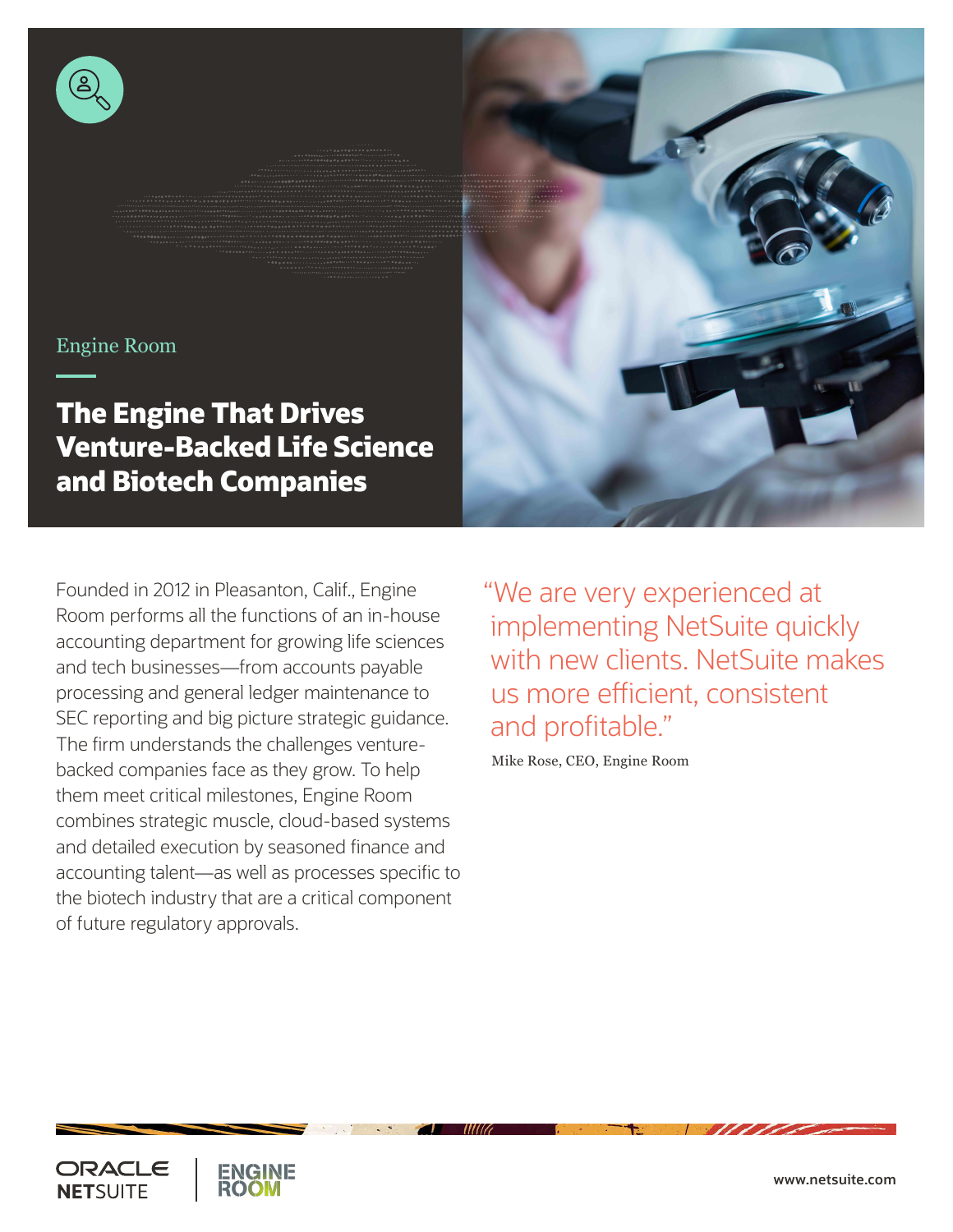

# "Even when we get into larger implementations, NetSuite is very

manageable." Mike Rose, CEO, Engine Room

"We manage everything from day-to-day accounts payable all the way up to serving as CFO and technical accounting experts," said CEO Mike Rose, who along with Co-founder and COO Carole-Lynn Glass has worked closely with life science companies since the mid-1990s. Today, 80% of the clients Engine Room's 50-person team supports are in the life science sector.

Engine Room uses [NetSuite ERP](https://www.netsuite.com/portal/products/erp.shtml) to manage its own business. To drive its clients' success, the company leverages NetSuite capabilities to service its customers via the software provider's [business](https://www.netsuite.com/portal/partners/bpo-partner-program.shtml)  [process outsourcing \(BPO\) partner program](https://www.netsuite.com/portal/partners/bpo-partner-program.shtml).

## Challenge

Engine Room handles accounting, finance, budgeting, forecasting and other essential functions for its clients. In most small companies, the majority of non-core tasks become the responsibility of the CFO, including HR, facilities and IT. Engine Room manages these services, tapping into its network to provide qualified partners when necessary.

"We do everything a CFO would do, but for a smaller company," said Rose. "That takes the burden off the CEO and lets the company focus on its science or tech."

Before working with Engine Room, most life science firms are in the very early stages of growth and rely on a single bookkeeper to manage their accounting and financials. Once they start to grow, these firms must work towards GAAP compliance and audit readiness in a short timeframe. A small company that takes on a venture capital investor, for example, will suddenly find itself having to report to a board.

"The bigger the investor, the more professional the small firm has to be," said Rose. "Once business starts to accelerate, the day-to-day operations can get overwhelming. The CEO can't be worried about accounting."

### Solution

MIG

Engine Room wanted to take the BPO route before NetSuite's BPO practice was fully developed.

"We actually started talking to SAP," said Rose. "We spent a lot of time before we figured out SAP wasn't right for what we were trying to do."

When the opportunity to work with NetSuite in a BPO relationship presented itself, Engine Room immediately joined the program. Rose said the key selling points included a platform that was easy to learn and a setup that fit its client profile.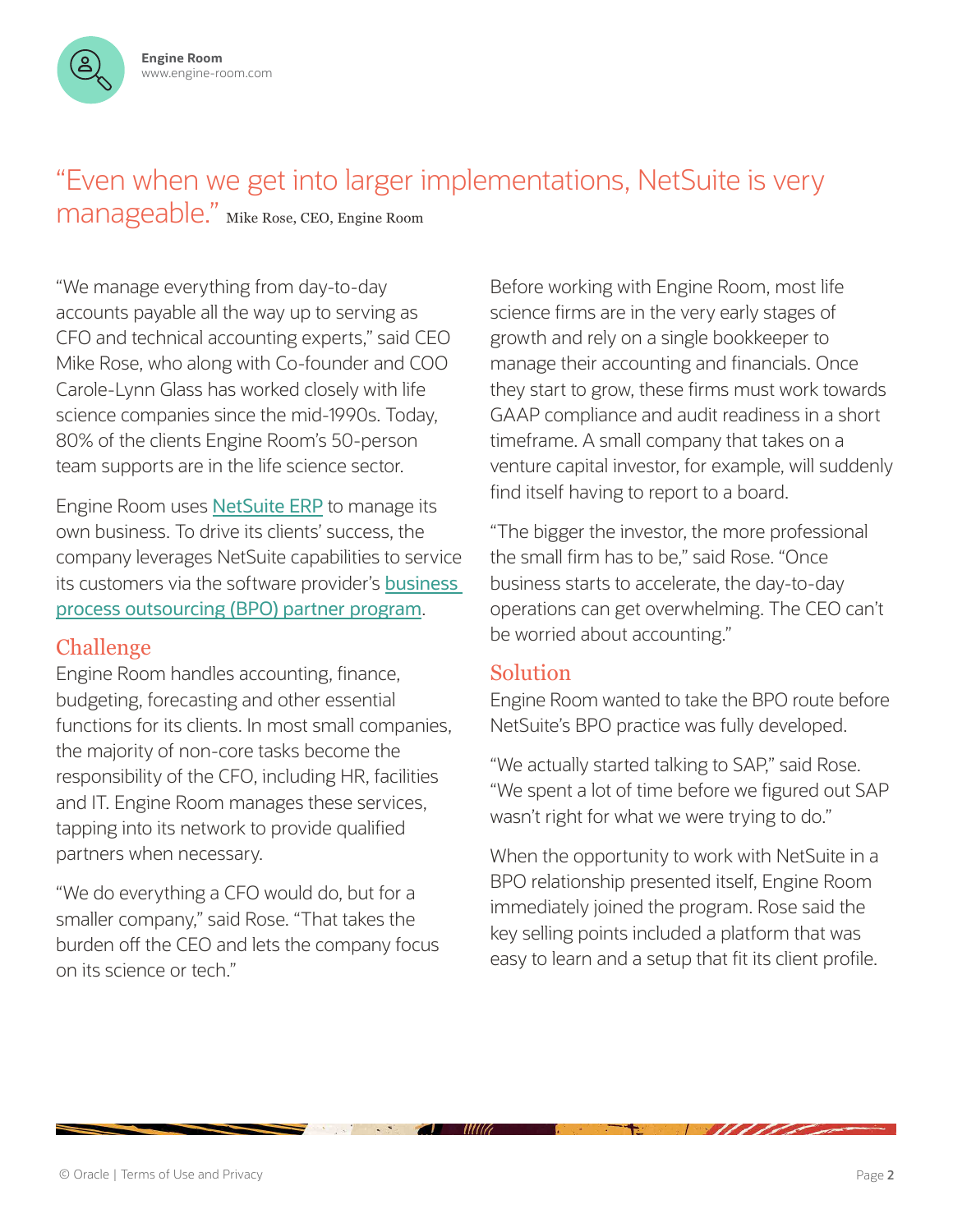"NetSuite ERP fit well with what we were trying to do," said Rose. "It offered a sophisticated platform that was easy to use and easy to train our team on."

Engine Room also wanted a solution born in the cloud that it could easily deploy to its customer base.

"Partnering with NetSuite helped Engine Room scale its own business and reach a wider swath of life science and technology customers. NetSuite pretty much checked all of the boxes," said Rose. "Once it had a BPO program in place, we went for it."

### Results

As a NetSuite partner, Engine Room can:

- Provide back-office support to a wide range of companies.
- Offer a consistent, unified ERP platform to its life science and technology clients.
- Bring new clients onto the platform quickly, efficiently and profitably.
- Get its own team members trained on the platform quickly.
- Offer a solution that's well-known and always being improved.
- Give its smaller clients the opportunity to layer in new capabilities and functionalities as their companies grow.
- Easily transition growing companies over to having their own NetSuite licenses.

## Advantages to Partnering With NetSuite

- Allows Engine Room to support multiple clients. Eight years ago, the company was juggling various accounting systems in an effort to meet the individual needs of its life science and technology clients. "That was inefficient and not very profitable," Rose admitted. As a NetSuite BPO partner, his firm now handles all that activity on a single, unified cloud ERP platform. Because all team members know how to set up NetSuite, Engine Room's clients are up and running quickly. "That ultimately makes us more efficient and more profitable," Rose added.
- Provides life science users with an industryappropriate ERP. Over the last few years, NetSuite has become a solution of choice for the life science sector. This puts Engine Room in touch with new prospects who are considering a direct software buy. "We have a reputation in life science, plus the NetSuite knowledge," said Rose. "We've repeatedly taken NetSuite from minimal implementation up to putting in manufacturing modules, advanced inventory and web-based capabilities."
- Extends the client relationship for Engine Room. Companies that start with small-scale implementations can layer in new capabilities as they expand or move over to becoming direct NetSuite licensees. "Even when clients become licensees, we continue to work with them," said Rose. "That makes NetSuite a win-win for both sides."

MIG